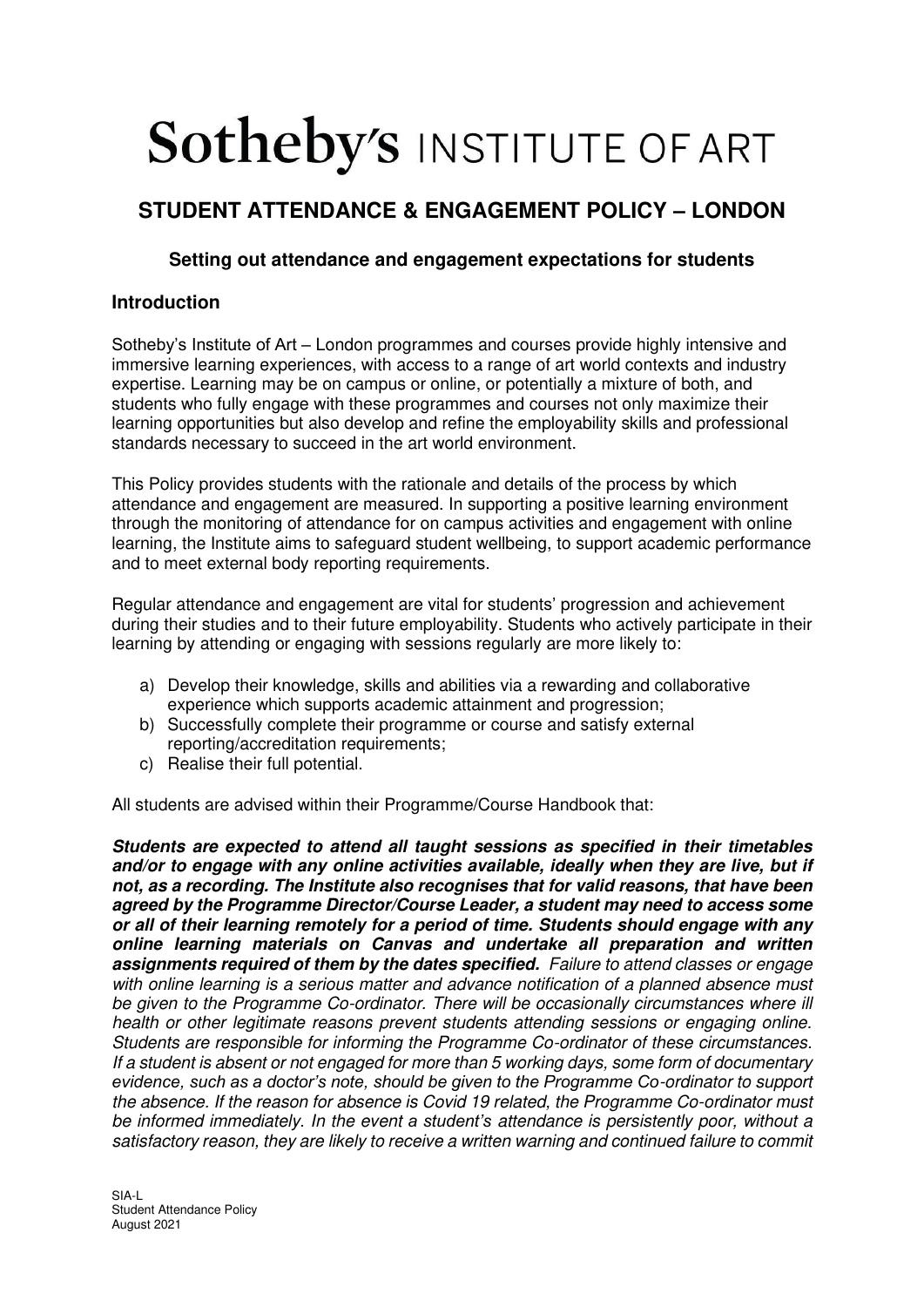to their study programme could involve disciplinary action, could have visa implications and may also be reflected in any references that are provided.

If an Examination Board has documented evidence that, (a) as student's work, attendance or engagement has been unsatisfactory, and (b) the student has been formally warned of the unsatisfactory work, attendance or engagement but has not shown significant improvement acceptable to the Board, then the Board has the right to refuse assessment. The Board also has the right to refuse the student reassessment/referred assessment.

**The Institute's policy is that lateness is not tolerated.** Punctuality is essential; coming in late disrupts lectures and may be perceived as lacking in respect for lecturers and fellow students. Consistent lateness may result in a student being marked as 'absent'. Students should also carefully plan journeys in advance in order to avoid arriving late at scheduled visits.

Unsatisfactory attendance includes, but is not exclusively confined to:

- a) failure to attend learning and teaching sessions regularly, without providing a satisfactory reason for absence;
- b) persistent late arrival or early departure from learning and teaching sessions;
- c) failure to attend tutorials and/or interviews with a member of academic staff.

Unsatisfactory engagement with online learning includes, but is not exclusively confined to:

- a) failure to join learning and teaching sessions regularly, without providing a satisfactory reason;
- b) failure to engage with the recorded versions of learning and teaching sessions, where for good reason a student can't joint a session when it is live.
- c) failure to attend online tutorials and/or interviews with a member of academic staff.

A poor attendance, engagement or punctuality record, without adequate explanation, could result in the following:

- a) should a student's attendance or engagement become a significant concern without adequate explanation, the Institute reserves the right to refer to its **Student Misconduct Policy** which identifies unauthorised absenteeism, non-engagement or poor punctuality as misconduct and as such is subject to disciplinary procedures;
- b) for international students with a Student Route Visa, in the event of a period of unexplained and sustained absence or non-engagement the Institute is required to inform the Home Office, who may then withdraw or refuse the student's visa (see the **Postgraduate Student Handbook** for details):
- c) a history of poor attendance or engagement will become a permanent part of a student's record and may be taken into account if references are requested for potential future employers or for further study;
- d) refusal of assessment at an Examination Board.

#### **Monitoring students' attendance and engagement with their programme**

All students are advised within their Programme/Course Handbook that:

You must swipe in using your student ID card at the start of every taught session. Each classroom has a grey reader which you touch your card against. This automatically maintains your attendance record and is emailed to programme staff daily. Where sessions